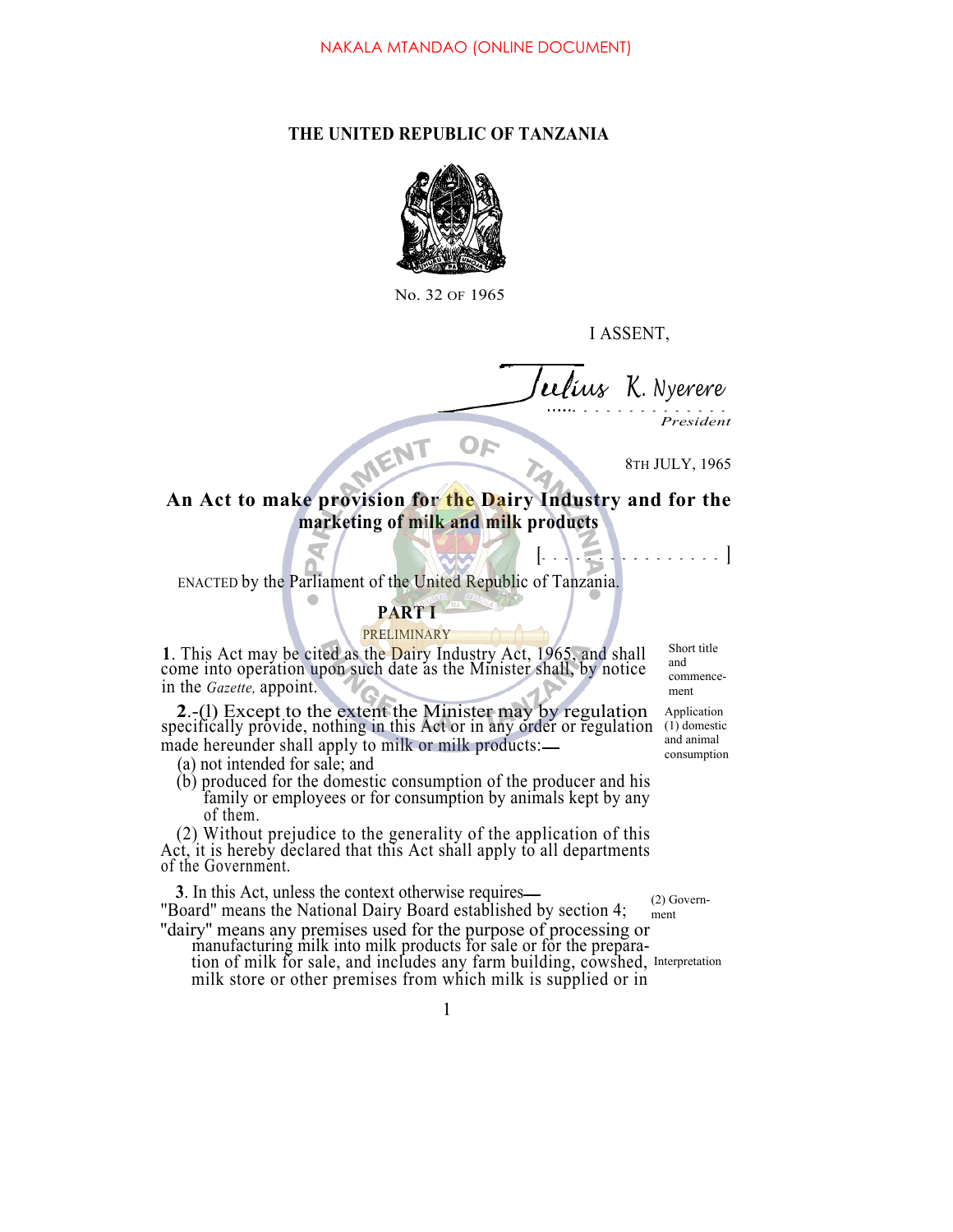which milk is kept for purposes of sale or in which vessels used for the transport or sale of milk are kept, but does not include a retail shop unless milk is supplied therefrom or kept thereon otherwise than for the purpose of retail sale in or from such shop;

''milk'' means the milk of cows;

''milk product'' means any product prepared from milk by any process including heating, separation, fermentation, evaporation, pressure drying or controlled bacterial or fungoid action, and includes butter, cheese, cream, condensed milk, evaporated milk, dried milk, clarified butter, ghee, yoghurt, casein, ice-cream and any other product manufactured wholly or mainly from milk;

''the Minister'' in Part III means the Minister for the time being responsible for commerce and elsewhere means the Minister for the time being responsible for agriculture;

''producer'' means any person who keeps cattle for the production of milk and includes the manager or the person in charge of such cattle.

# **PART II**

ESTABLISHMENT AND ADMINISTRATION OF THE NATIONAL DAIRY BOARD

4. There is hereby established a National Dairy Board which shall be a body corporate with perpetual succession and a common seal and shall be capable in law of suing and being sued in its corporate name, and of purchasing, holding, managing and disposing of any property whatsoever, whether movable or immovable, and whether by way of investment or otherwise, and of entering into any such contracts as may be necessary or expedient for the performance of its objects and functions under this Act.

**<sup>5</sup>**.-(l) The constitution, procedure and proceedings of the Board and of the Executive Committee appointed by the Board shall be governed by the rules set out in the Schedule to this Act.

(2) The Minister may, by order, vary or revoke the rules contained in the Schedule.

**6**.-(1) The Board shall, prior to the commencement of each financial year approve, and submit for the Minister's approval, an estimate, in such form and containing such matters as he may require, of its income and expenditure for such financial year.

(2) The Board shall not incur any expenditure exceeding that provided in the estimate except with the approval of the Minister.

Establishment of National Dairy Board

Rules as to constitution, procedure, etc

Estimates of income and expenditure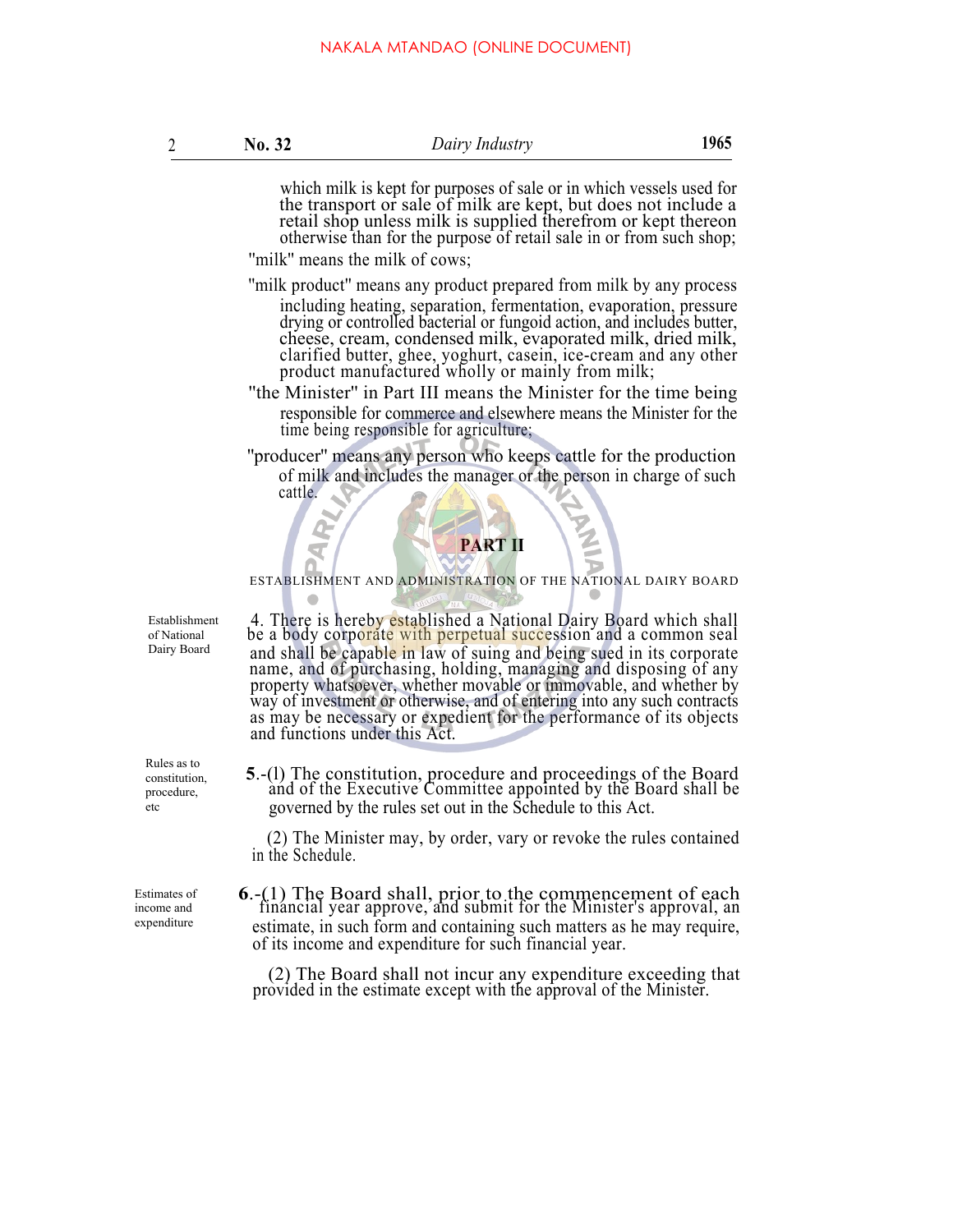| ш<br>٠ |  |
|--------|--|
|--------|--|

**<sup>7</sup>**. - (1) The accounts of the Board shall be audited annually by auditors appointed by the Board with the approval of the Minister and copies of the statement of accounts so audited together with the report of the auditors thereon shall be sent to the Minister in each year.

(2) The provisions of subsection (1) shall have effect in relation to the Board notwithstanding the provisions of section 28 of the Exchequer and Audit Ordinance, but the Minister shall, in each year, lay before the National Assembly a copy of the audited statement of accounts for the preceding financial year of the Board and the report of the auditors thereon. Cap.439

**8.** The objects and functions of the Board shall be-

- (a) to advise the Government on all matters affecting the dairy industry;
- (b) to promote, organise, regulate, control and develop the production, marketing, distribution and supply of milk and milk products;
- (c) to improve the quality of milk and milk products;
- (d) to promote market research in relation to milk and milk products;
- (e) to establish, acquire and operate dairies and to produce, buy, sell or deal in milk and milk products.

**9.** The Minister may issue directions in writing to the Board as to the  $\frac{1}{\text{Directions}}$  manner in which the Board shall effect its objects and functions and  $\frac{1}{\text{by Minister}}$ the Board shall act in accordance with such directions. manner in which the Board shall effect its objects and functions and by Minister

## **PART III**

### CONTROL OF MARKETING

**10**.-(1) The Board may, with the approval of the Minister, make orders

- (a) providing for the classifying and compulsory registration of any or all persons engaged in the production, supplying, processing, distribution or sale of milk or milk products, and providing for the licensing of persons in any or all of such classes and for the qualifications for such licences and for the revocation or suspension of such licences;
- (b) prohibiting any person from engaging in the production, supplying, processing, distribution or sale of milk or milk products unless he is the holder of the appropriate current licence from the Board which has not been suspended or revoked;
- (c) prohibiting any person or class of persons from selling or disposing of any milk or milk products except to the Board or to a person specified by the Board;
- (d) prescribing the manner of handling, transporting and storing of milk or any milk product;

Objects and functions of the Board

Power to make orders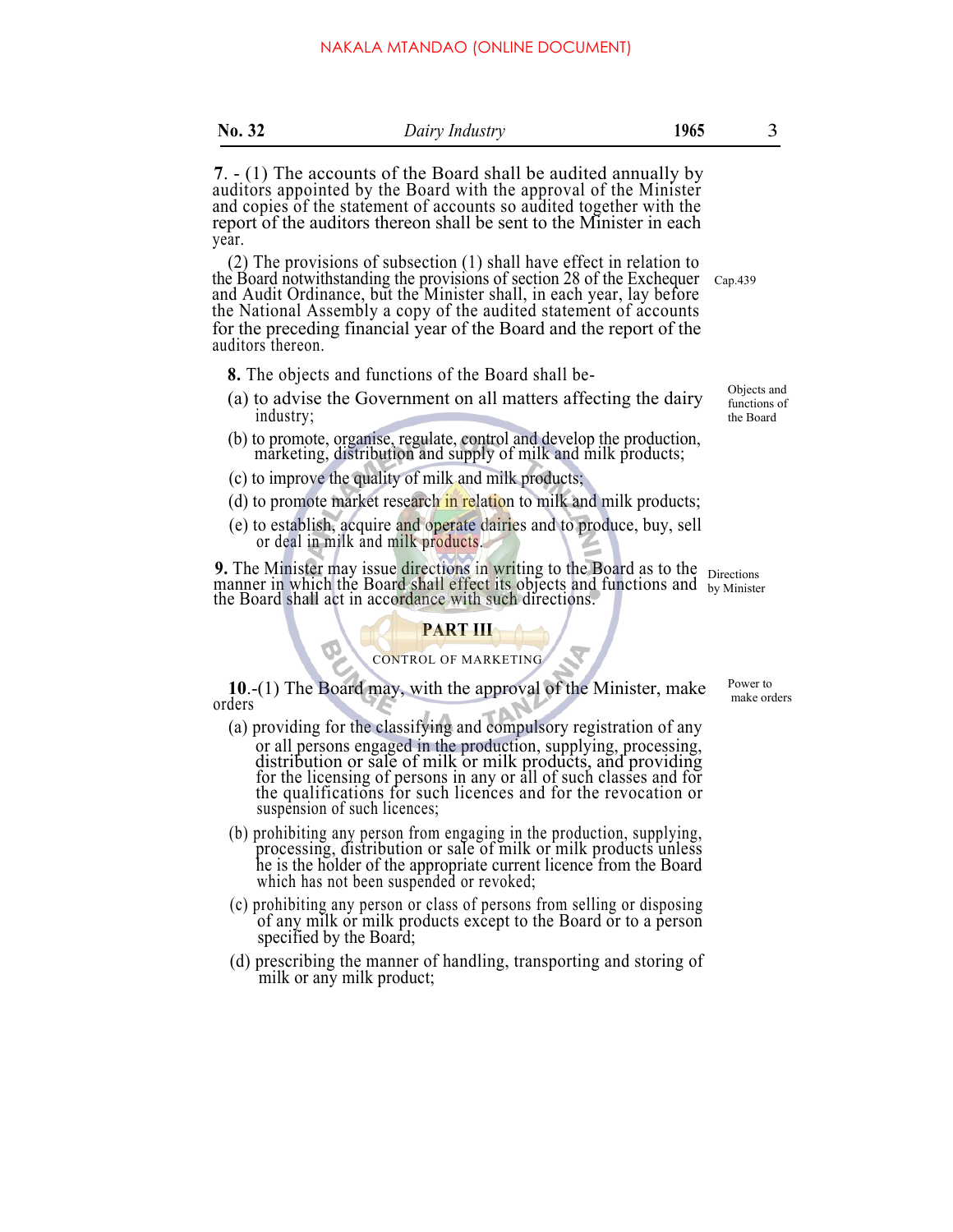| 4                      | <b>No. 32</b>            | Dairy Industry                                                                                                                                                                                                                                                      | 1965 |
|------------------------|--------------------------|---------------------------------------------------------------------------------------------------------------------------------------------------------------------------------------------------------------------------------------------------------------------|------|
|                        |                          | (e) restricting by the means of quotas or any other means whatsoever<br>the quantities of milk or milk products which may be sold or<br>disposed of by any person;                                                                                                  |      |
|                        |                          | (f) fixing the price to be paid for any grade or type of milk or milk<br>product to any person with power to fix different prices for<br>different seasons or circumstances;                                                                                        |      |
|                        | $products$ .             | (g) requiring returns, reports and estimates to be furnished to the Board and prescribing the books, accounts, vouchers and records<br>to be kept by persons buying or selling or dealing in milk or milk                                                           |      |
|                        |                          | (h) prescribing fees or charges for services rendered under this Act<br>by the Board or its officers, servants or agents;                                                                                                                                           |      |
|                        |                          | (i) imposing a levy payable to the Board on any milk or milk pro-<br>ducts or on any category of milk or milk products and prescribing<br>persons by whom it shall be paid;                                                                                         |      |
|                        |                          | (j) providing for the licensing of dairies and of personnel requisite<br>for the operation of same.                                                                                                                                                                 |      |
|                        |                          | (2) Without limiting the generality of subsection $(1)$ any such orders<br>may be expressed to be applicable to-                                                                                                                                                    |      |
|                        |                          | (a) the whole or any part of Tanganyika;                                                                                                                                                                                                                            |      |
|                        |                          | (b) any category or categories of milk or milk products, and                                                                                                                                                                                                        |      |
|                        |                          | (c) any category or categories of persons subject to this Act.                                                                                                                                                                                                      |      |
| Appeals to<br>Minister |                          | 11. (1) An appeal shall lie to the Minister in respect of any refusal of<br>the Board to issue or renew a licence provided for under this Act or<br>against the revocation or suspension of any licence by the Board.                                               |      |
|                        |                          | (2) Every such appeal shall be made in writing within thirty days of<br>the communication to the person by whom the application for such<br>licence was made or to whom such licence was granted, as the case may<br>be, of such refusal, revocation or suspension: |      |
|                        |                          | Provided that Minister may for any good or sufficient reason extend<br>the time for the bringing of the appeal.                                                                                                                                                     |      |
|                        | may-                     | (3) In the exercise of his power to determine an appeal the Minister                                                                                                                                                                                                |      |
|                        | (a) dismiss such appeal; |                                                                                                                                                                                                                                                                     |      |
|                        |                          | (b) require the Board to issue a licence;                                                                                                                                                                                                                           |      |
|                        |                          | (c) quash any revocation or suspension of a licence or substitute<br>suspension for revocation;                                                                                                                                                                     |      |
|                        |                          | (d) permit a person to make a fresh application for a licence notwith-<br>standing that the time for such application shall have expired,                                                                                                                           |      |
|                        |                          | d the Deerd shall give offect thereto                                                                                                                                                                                                                               |      |

and the Board shall give effect thereto.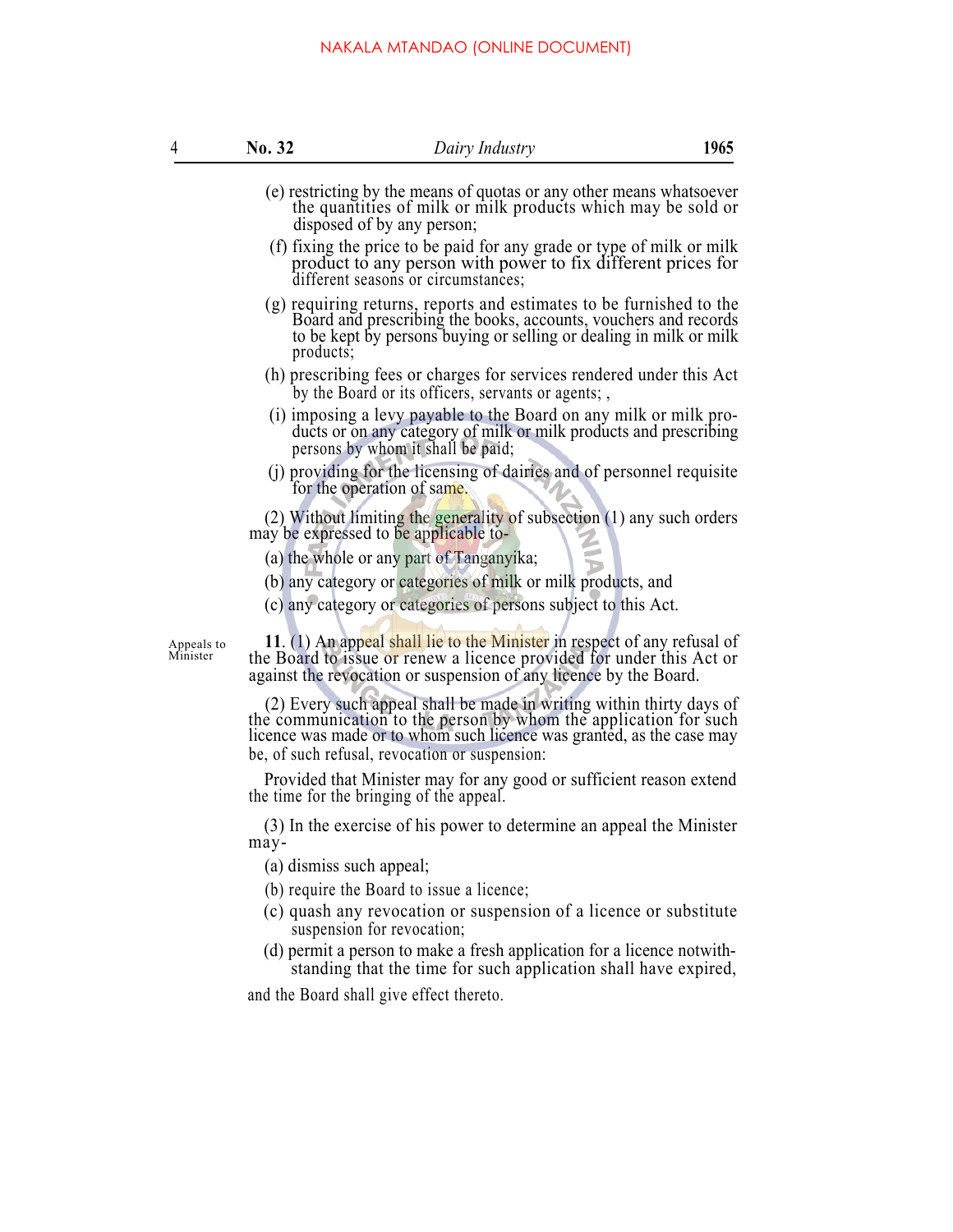# **PART IV**

## GENERAL

**<sup>12</sup>**. Monies raised by a levy imposed by the Board and all other revenues of the Board shall be retained by the Board as funds of the Board. **PART IV**<br>GENERAL<br>v. imnosed by the Board and all other F<sup>unds of</sup>

**13**.-(1) The Board may, with the approval of the Minister, make regulations-

- (a) prescribing standards for the construction, lighting, ventilation, cleanliness, drainage and water supplies of dairies;
- (b) prescribing types and standards of equipment to be used in the production or manufacture of milk or milk products;
- (c) prescribing minimum standards of milk and milk products and prohibiting the sale of any milk or milk product which does not conform to any such minimum standard;
- (d) prescribing methods of treatment and disposal of any waste pro- duct or effluent resulting from the production or processing of milk or milk products in dairies;
- (e) prescribing methods of processing milk, or processing or manufacturing milk products;
- (f) prescribing methods and conditions of use, limitations on the use, of preservatives, colouring or other substances added to milk or milk products;
- (g) providing for the cleanliness of vehicles used for the transport of milk and milk products;
- (h) prescribing methods of bottling or packing any milk or milk products;
- (i) prescribing methods of cooling, aerating, storing, conveying and distributing milk or milk products;
- (j) providing for the grading of milk or milk products, prescribing markings and descriptions to be used to distinguish any grade of milk or milk product and prohibiting the sale or delivery for sale of any milk or milk product under any description or distinguished by any marking other than that appropriate to the grade thereof;
- (k) prescribing methods of grading milk or milk products;
- (1) providing for the issue of grading certificates to producers or manufacturers and for the cancellation of such certificates;
- (m) prescribing precautions to be taken for the protection of milk or milk products from infection or contamination;
- (n) providing for the disposal of infected or contaminated milk or milk products;
- (o) providing for the inspection of dairies and persons in or about dairies who have access to milk or milk products or to any vessels or containers used therein;

the Board

Regulations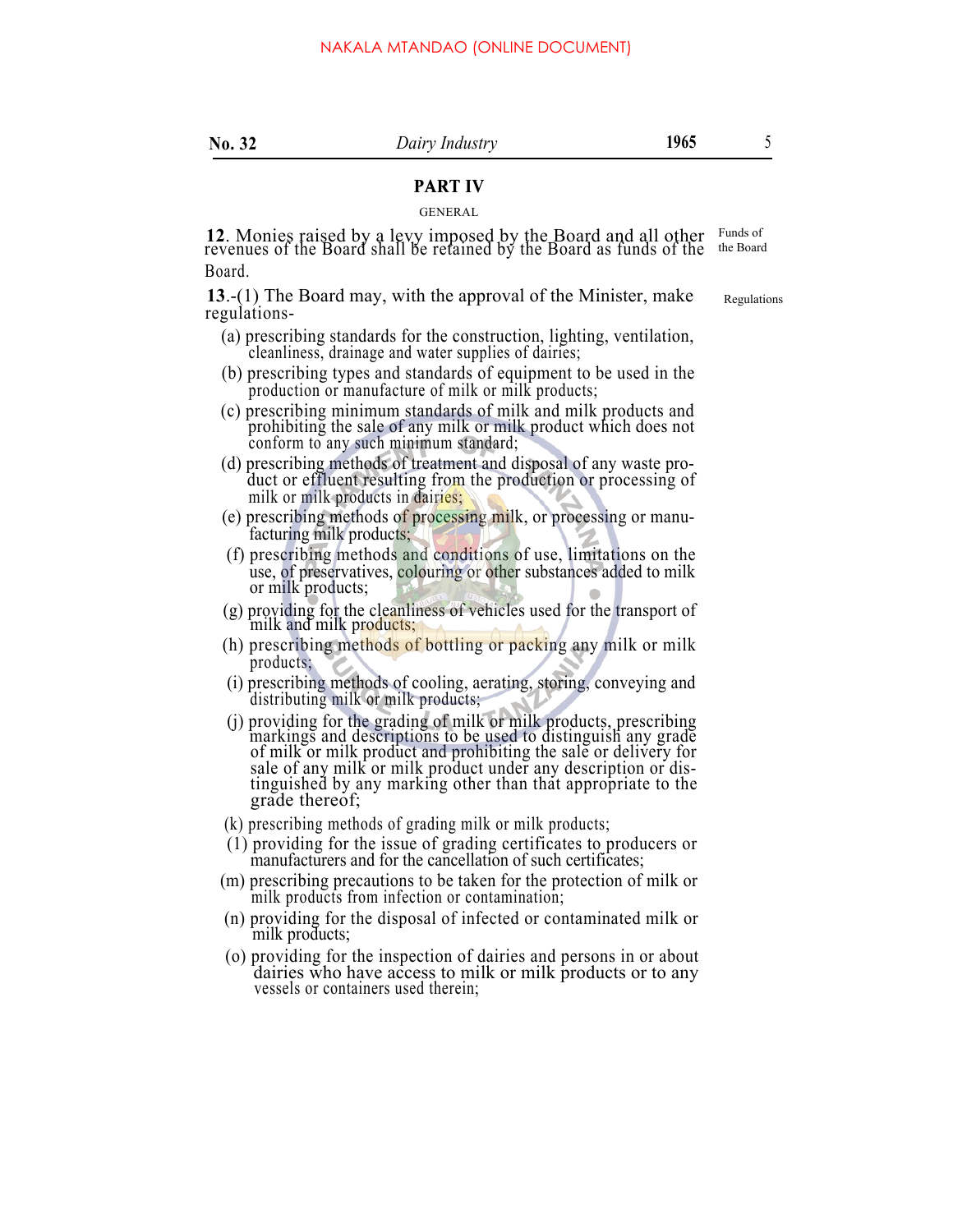| 6        | No. 32                 | Dairy Industry                                                                                                                                                                                                                                                                                                                                                                                                                                                                                                                                                     | 1965 |
|----------|------------------------|--------------------------------------------------------------------------------------------------------------------------------------------------------------------------------------------------------------------------------------------------------------------------------------------------------------------------------------------------------------------------------------------------------------------------------------------------------------------------------------------------------------------------------------------------------------------|------|
|          |                        | (p) providing for the inspection, sampling, examination and analysis<br>of milk and milk products at any time before retail sale;                                                                                                                                                                                                                                                                                                                                                                                                                                  |      |
|          | analysts;              | (q) prescribing the duties of inspectors, graders, sampling officers and                                                                                                                                                                                                                                                                                                                                                                                                                                                                                           |      |
|          |                        | (r) providing for the sampling, examination and analysis of any<br>article or substance found within a dairy;                                                                                                                                                                                                                                                                                                                                                                                                                                                      |      |
|          |                        | (s) authorizing any person authorized by the Board or a police<br>officer not below the rank of Sub-Inspector to seize and detain<br>milk or any milk product and any vehicle carrying such milk or<br>milk product where he is of the opinion that an offence has been<br>committed against this Act or against any order or regulation<br>made thereunder, provided that any person detained or things<br>seized under the foregoing powers shall be taken as soon as<br>possible before a court of competent jurisdiction to be dealt with<br>according to law; |      |
|          | (t) prescribing forms; | TAN.                                                                                                                                                                                                                                                                                                                                                                                                                                                                                                                                                               |      |
|          |                        | (u) prescribing conditions under which milk or milk products may be<br>imported into or exported from Tanzania;                                                                                                                                                                                                                                                                                                                                                                                                                                                    |      |
|          |                        | (v) prescribing anything which may be prescribed under this Act,<br>or which may be required for the better carrying into effect of<br>the provisions of this Act.                                                                                                                                                                                                                                                                                                                                                                                                 |      |
|          |                        | (2) Regulations made under the provision of subsection $(1)$ may<br>require acts or things to be performed or done to the satisfaction of a<br>prescribed person and may empower a prescribed person to issue orders<br>to any other person requiring acts or things to be performed or done,<br>imposing conditions and prescribing periods and dates upon, within or<br>before which, such acts or things shall be performed or done or such<br>conditions shall be fulfilled. $\wedge$                                                                          |      |
| Offences |                        | 14. (1) Any orders or regulations made pursuant to this Act may<br>prescribe penalties not exceeding a fine not exceeding five thousand<br>shillings or imprisonment for a term not exceeding three months, or both<br>such fine or imprisonment, for any contravention thereof.                                                                                                                                                                                                                                                                                   |      |

(2) Where any offence committed by a body corporate against any regulation or order made hereunder is proved to have been committed with the consent or approval of any director, manager, secretary or other officer of a body corporate he, as well as the body corporate, shall be deemed to be guilty of the offence and shall be liable to be proceeded against and punished accordingly.

(3) When any person is convicted of any offence against any such order or regulation the court may order that any milk or milk product in respect of which the offence has been committed shall be forfeited to the Board.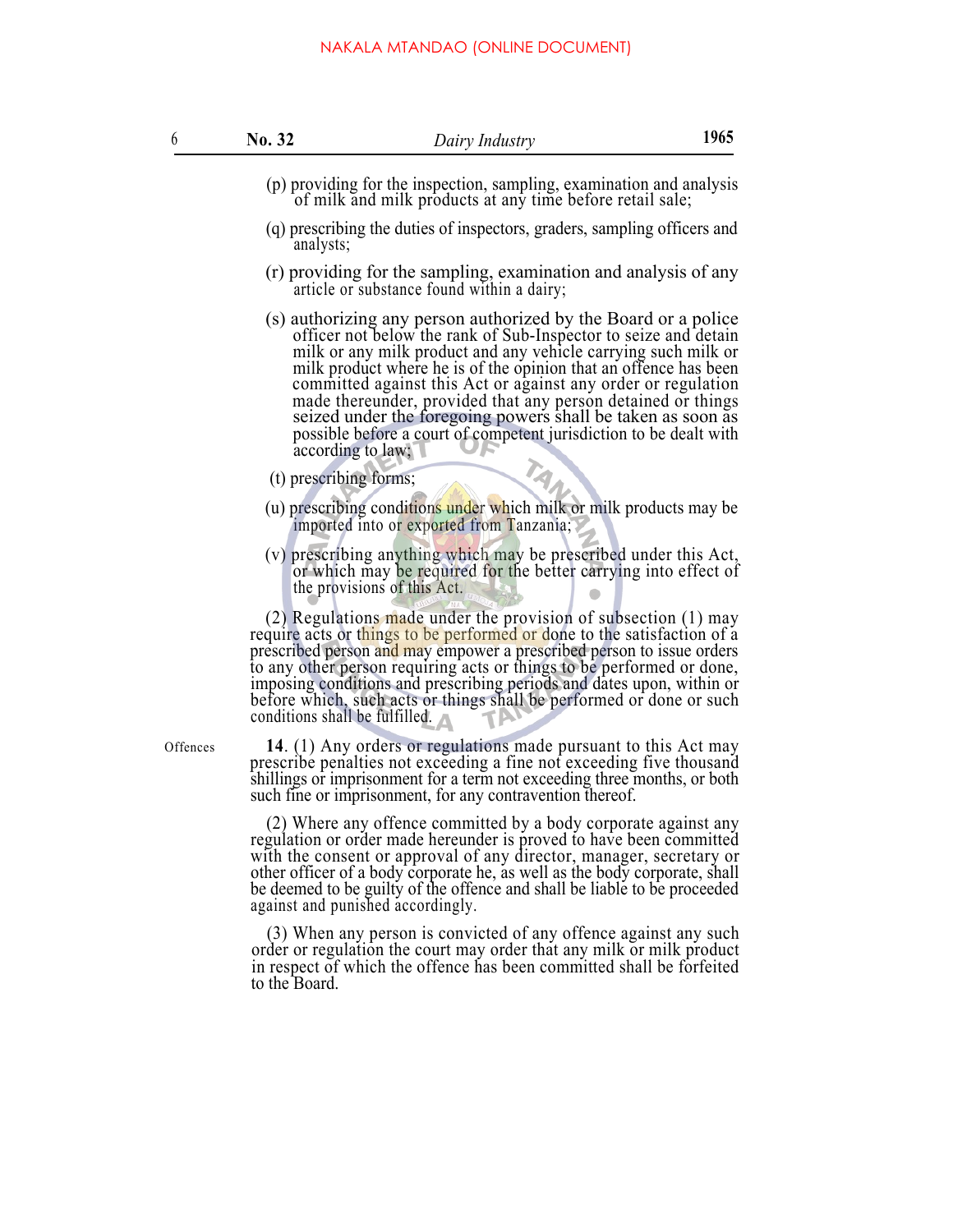| No. 32              | Dairy Industry                                                                                                                                                                                                                                                                                                                                                                                                                                         | 1965 | 7                                           |
|---------------------|--------------------------------------------------------------------------------------------------------------------------------------------------------------------------------------------------------------------------------------------------------------------------------------------------------------------------------------------------------------------------------------------------------------------------------------------------------|------|---------------------------------------------|
| in respect thereof. | 15. No matter or thing done by a Minister or by the Board or any person on its behalf, shall, if the matter or thing be done in good faith<br>for the purpose of carrying out the provisions of this Act or of any<br>regulations, or orders made thereunder, render such person or any person<br>acting under and in accordance with the direction of any such person,<br>personally liable in any civil action, suit or other proceedings whatsoever |      | Protection<br>from<br>personal<br>liability |
| this Act.           | 16. Any person authorized by the Board in writing may conduct a<br>prosecution for an offence against an order or regulation made under                                                                                                                                                                                                                                                                                                                |      | Prosecutions                                |
|                     | 17.-(1) The Dairy Industry Ordinance is hereby repealed:                                                                                                                                                                                                                                                                                                                                                                                               |      | Repeals<br>cap. 456                         |
| Provided that:—     |                                                                                                                                                                                                                                                                                                                                                                                                                                                        |      |                                             |
|                     | (a) regulations made pursuant to section 26 of the Dairy Industry<br>Ordinance shall, until revoked by a regulation made under this<br>Act, continue to have force and effect in relation to the matters<br>provided therein as if made under this Act;                                                                                                                                                                                                |      |                                             |
|                     | (b) Dairy Boards established and Dairy Authorities appointed under<br>the Dairy Industry Ordinance shall continue to exist and perform<br>the functions conferred on them as if the Dairy Industry Ordi-<br>nance had not been repealed until such time as the Board shall by<br>Order provide for their dissolution, and from the operative date<br>of such dissolution order-                                                                        |      |                                             |
|                     | (i) all the property and undertaking of the dissolved Board or<br>Authority shall vest in the Board;                                                                                                                                                                                                                                                                                                                                                   |      |                                             |
|                     | (ii) all rights, liabilities and obligations of the dissolved Board or<br>Authority shall become rights, liabilities and obligations of<br>the Board;                                                                                                                                                                                                                                                                                                  |      |                                             |
|                     | (iii) any legal proceedings pending by or against the Dairy Board<br>or Dairy Authority may be continued by or against the Board;                                                                                                                                                                                                                                                                                                                      |      |                                             |
|                     | (iv) all employees of the Board or Authority shall unless the<br>Order specifies to the contrary be deemed to have been appoin-<br>ted to the service of the Board in such capacity as the Board<br>shall determine and such employment by the Board shall<br>be deemed to be continuous employment by one employer<br>within the meaning of section 8A of the Severance Allowance<br>Act, 1962:                                                       |      |                                             |
|                     | $(c)$ until revoked by an order, or requistion made under this $\Delta ct$                                                                                                                                                                                                                                                                                                                                                                             |      |                                             |

(c) until revoked by an order, or regulation made under this Act any order, or regulation or direction made under sections *7,* 8, 9, 13 or 14 of the Dairy Industry Ordinance shall continue to have force and effect as if the Dairy Industry Ordinance had not been repealed.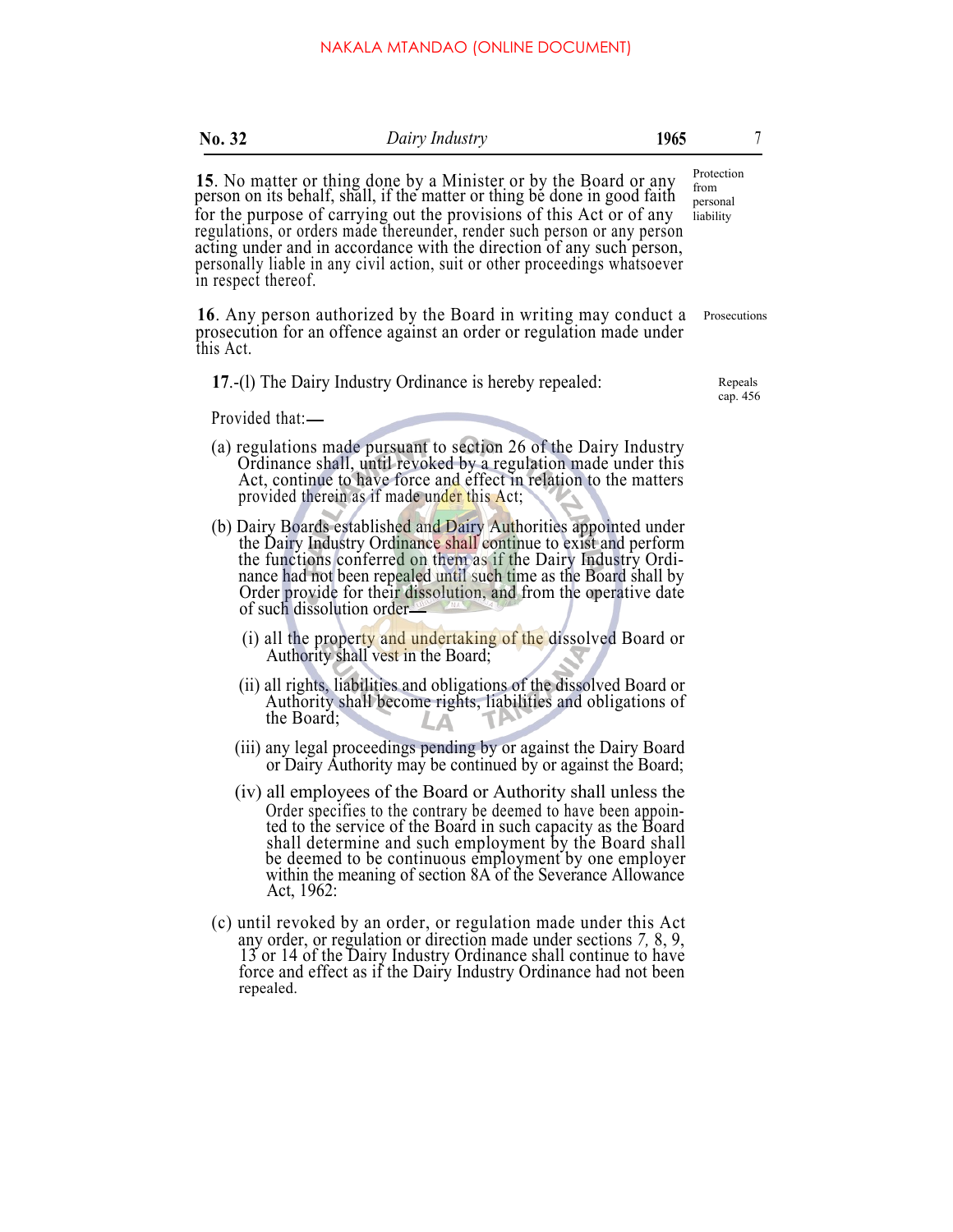#### SCHEDULE

### **THE NATIONAL DAIRY BOARD**

#### **RULES**

#### *Members*

I.-(I) The Board shall consist of eleven members appointed by the Minister.

(2) The members of the Board shall be-

(a) a chairman;

(b) a member representing the Ministry for Commerce and Co-operatives;

(c) a member representing the Ministry for Agriculture, Forests and Wildlife;

(d) a member representing the Ministry for the time being responsible for health;

(e) seven members representative of the dairy industry.

(3) Members of the Board shall hold office for three years following their appointment or such lesser period as the Minister shall, by the appointment specify, provided that the Minister may, by notice in the *Gazette*, te

(4) The Minister may fill any casual vacancies occurring in the membership by appointing replacements in accordance with the system of representation contained in sub-paragraph (2).

2. If any member of the Board is incapacitated by illness, temporary absence from<br>Tanzania or other sufficient cause, from performing the duties of his office, another<br>person may be appointed by the body or Ministry that h stead, and every person so appointed shall have all the powers and authority of the member for whom he is acting until such member is again able to perform the duties of his office or ceases to hold office as a member of t

3. A member may resign by giving notice in writing to the Minister of his intention to do so.

4. The members shall annually elect a Vice-Chairman of the Board from amongst their number.

## *Meetings*

5. A majority of the members of the Board shall constitute a quorum at any meeting of the Board.

6. Subject to the provisions of paragraph 5 a vacancy in the membership of the Board shall not affect the validity of any act of the Board.

7. The Chairman or in his absence the Vice-Chairman shall act as Chairman of all meetings of the Board. In the absence of both the Chairman and Vice-Chairman the members present may elect one of their number as Chairman of a particular meeting.

8. At least fourteen days' notice in writing, specifying the business to be considered at the meeting, shall be given of each meeting of the Board to every member.

9. Meetings shall be called by the Chairman, provided that should three or more members request that a meeting be held, the Chairman shall be obliged to call such a meeting at the earliest suitable opportunity after giving to all members.

10. A member, other than the Chairman, may, by a written appointment lodged with the Chairman, appoint another member his alternate to attend any meeting of the Board and such alternate shall have an additional vote for ea he votes.

11. A decision of the majority of the members present and voting at a meeting of the Board shall be deemed to be the decision of the Board.

12. Every member of the Board shall have one vote and the Chairman shall, in the event of an equality of votes, have a second or casting vote.